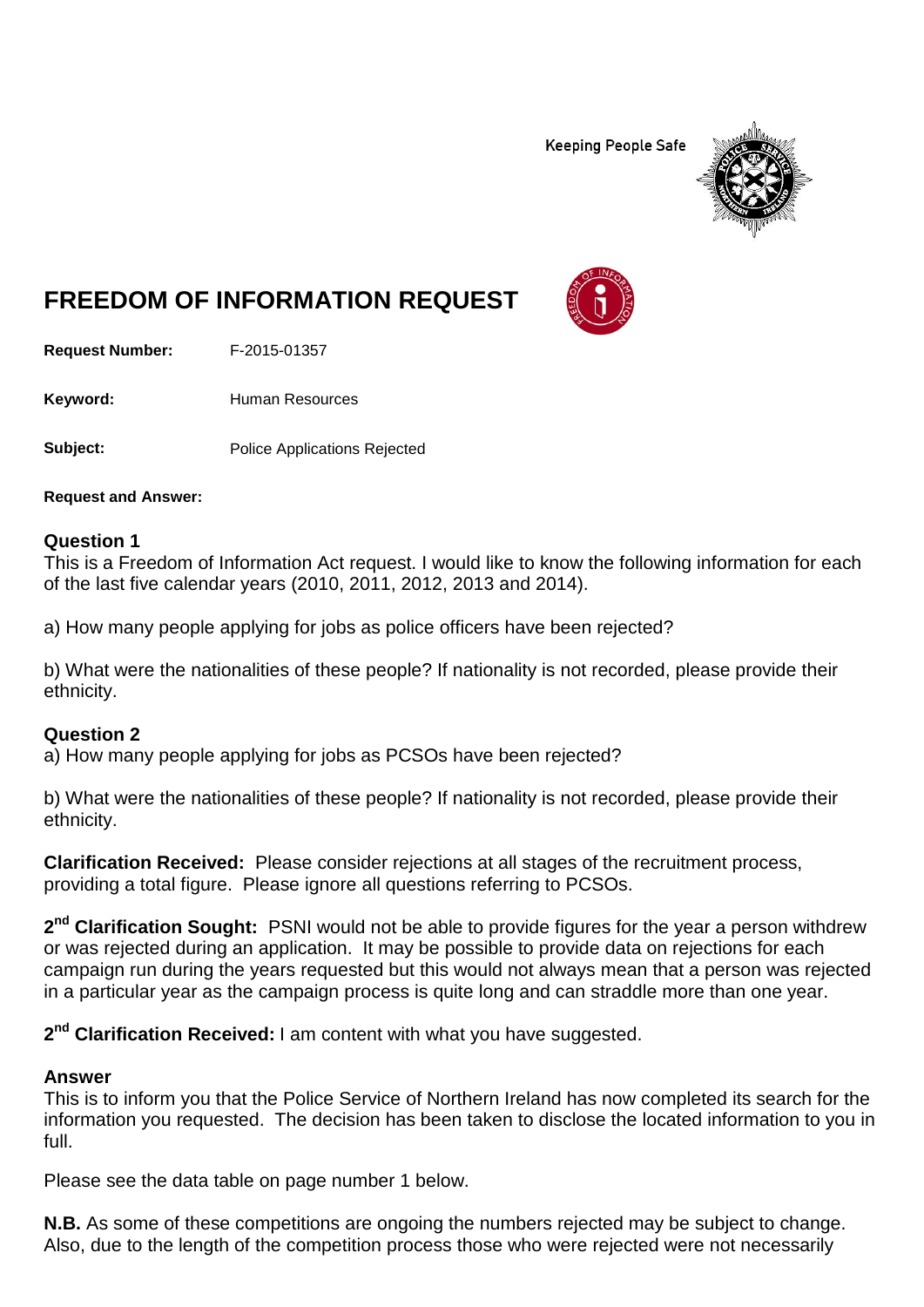rejected in the same year that the competition started. The figures given are shown against the recruitment competition in which the applicant applied and the year denotes when the competition began and not necessarily the year in which a person was rejected.

If you have any queries regarding your request or the decision please do not hesitate to contact me on 028 9070 0164. When contacting the Freedom of Information Team, please quote the reference number listed at the beginning of this letter.

If you are dissatisfied in any way with the handling of your request, you have the right to request a review. You should do this as soon as possible or in any case within two months of the date of issue of this letter. In the event that you require a review to be undertaken, you can do so by writing to the Head of Freedom of Information, PSNI Headquarters, 65 Knock Road, Belfast, BT5 6LE or by emailing [foi@psni.pnn.police.uk.](mailto:foi@psni.pnn.police.uk)

If following an internal review, carried out by an independent decision maker, you were to remain dissatisfied in any way with the handling of the request you may make a complaint, under Section 50 of the Freedom of Information Act, to the Information Commissioner's Office and ask that they investigate whether the PSNI has complied with the terms of the Freedom of Information Act. You can write to the Information Commissioner at Information Commissioner's Office, Wycliffe House, Water Lane, Wilmslow, Cheshire, SK9 5AF. In most circumstances the Information Commissioner will not investigate a complaint unless an internal review procedure has been carried out, however the Commissioner has the option to investigate the matter at his discretion.

Please be advised that PSNI replies under Freedom of Information may be released into the public domain via our website @ [www.psni.police.uk](http://www.psni.police.uk/)

Personal details in respect of your request have, where applicable, been removed to protect confidentiality.